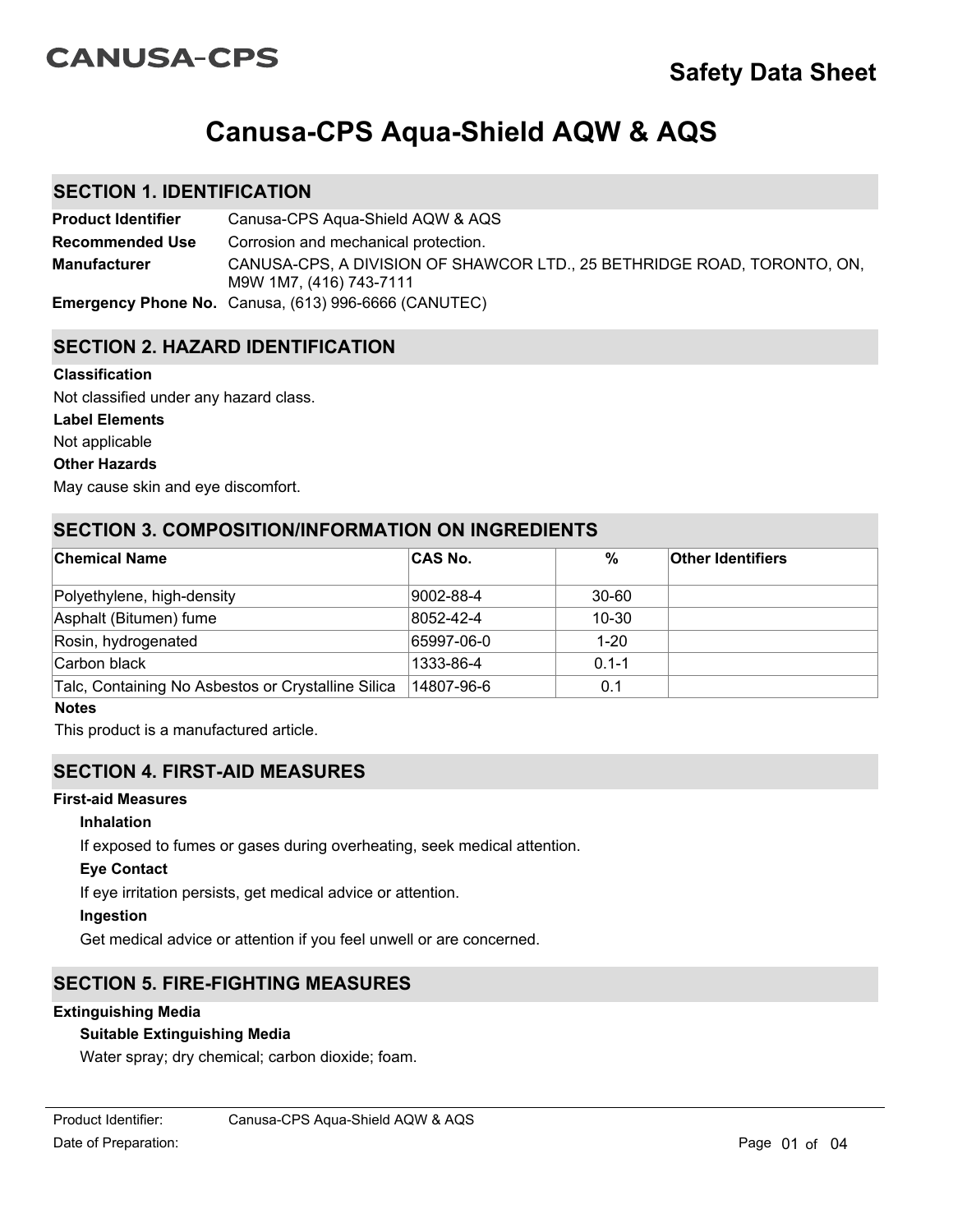#### **Specific Hazards Arising from the Product**

When heated to decomposition, burns and emits flames with an acrid odour.

#### **Special Protective Equipment and Precautions for Fire-fighters**

Use self-contained breathing apparatus during firefighting.

## **SECTION 6. ACCIDENTAL RELEASE MEASURES**

#### **Environmental Precautions**

Not applicable.

#### **Methods and Materials for Containment and Cleaning Up**

Dispose of in compliance with applicable legislation.

## **SECTION 7. HANDLING AND STORAGE**

#### **Precautions for Safe Handling**

Avoid overheating. Do not breathe fumes produced during overheating or burning. Keep the product clean, prevent contamination.

#### **Conditions for Safe Storage**

Cool, dry environment.

## **SECTION 8. EXPOSURE CONTROLS/PERSONAL PROTECTION**

#### **Control Parameters**

Not available.

This product is a manufactured article.

#### **Appropriate Engineering Controls**

General ventilation is usually adequate. Use local exhaust ventilation, if general ventilation is not adequate to control amount in the air.

#### **Individual Protection Measures**

#### **Eye/Face Protection**

Safety goggles recommended during flame heating.

#### **Skin Protection**

Long sleeves and pants.

#### **Respiratory Protection**

Not normally required if product is used as directed. Use a NIOSH approved respirator with organic vapour cartridges when in a confined or restricted area or if ventilation is not adequate.

## **SECTION 9. PHYSICAL AND CHEMICAL PROPERTIES**

#### **Basic Physical and Chemical Properties**

| <b>Melting Point/Freezing Point</b> | > 150 °C (melting); Not applicable (freezing) |  |  |
|-------------------------------------|-----------------------------------------------|--|--|
| <b>Initial Boiling Point/Range</b>  | Not applicable                                |  |  |
| <b>Other Information</b>            |                                               |  |  |
| <b>Physical State</b>               | Solid                                         |  |  |
| <b>Molecular Formula</b>            | Not applicable                                |  |  |
| <b>Molecular Weight</b>             | Not applicable                                |  |  |
| <b>Other Physical Property 1</b>    | Adhesive coated plastic                       |  |  |
|                                     |                                               |  |  |

# **SECTION 10. STABILITY AND REACTIVITY**

# **Reactivity**

Not applicable.

Product Identifier: Canusa-CPS Aqua-Shield AQW & AQS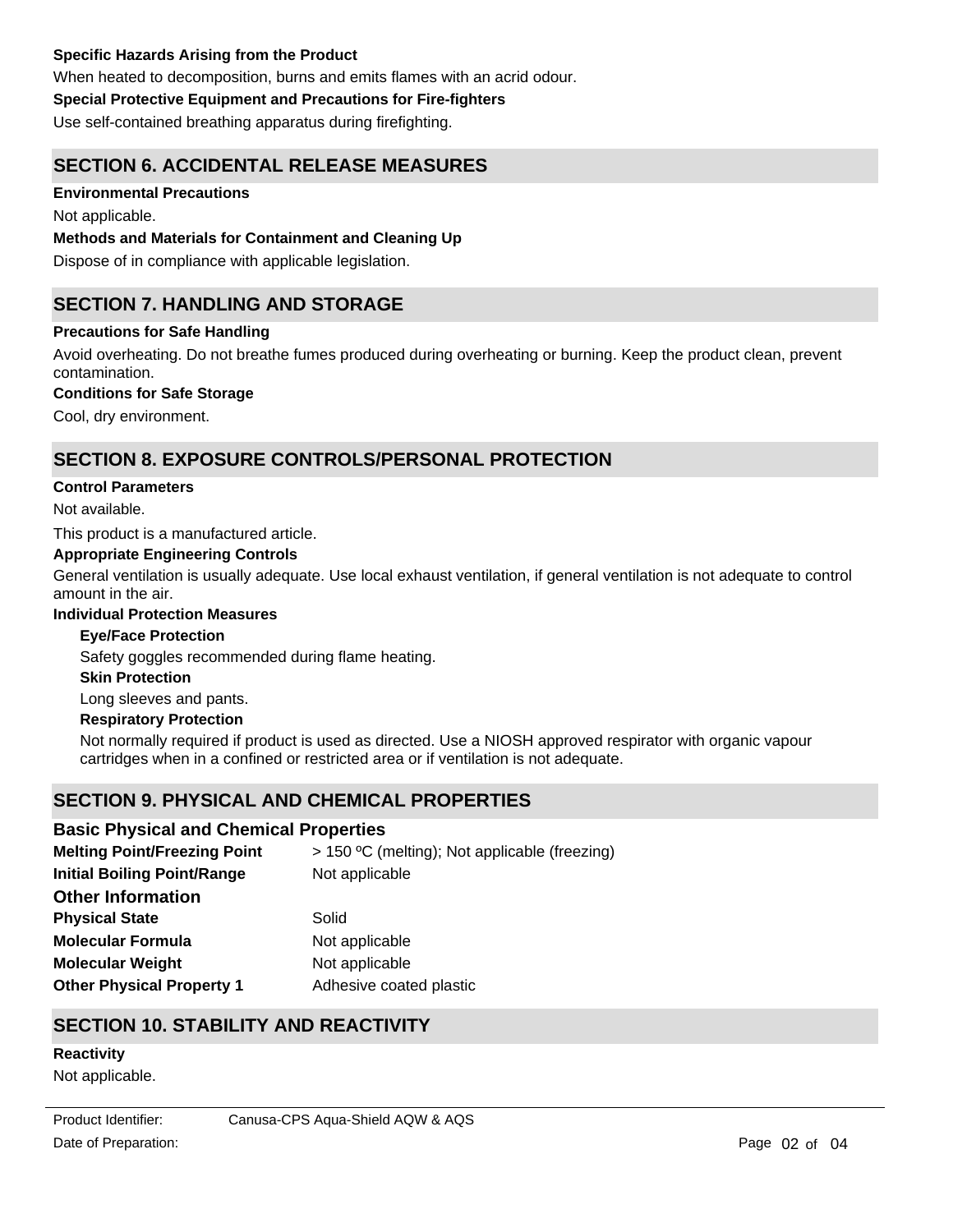Decomposes at elevated temperatures. Avoid strong oxidizers.

# **SECTION 11. TOXICOLOGICAL INFORMATION**

This product is a manufactured article. All components are completely encased in the product.

#### **Acute Toxicity**

| <b>Chemical Name</b>       | <b>LC50</b>                               | LD50 (oral)           | LD50 (dermal)           |
|----------------------------|-------------------------------------------|-----------------------|-------------------------|
| Polyethylene, high-density |                                           | $>$ 2000 mg/kg (rat)  |                         |
| Asphalt (Bitumen) fume     | $> 94.4$ mg/m3 (rat) (4-hour<br>exposure) | $>$ 5000 mg/kg (rat)  | $>$ 2000 mg/kg (rabbit) |
| Carbon black               | 6750 mg/m3 (4-hour<br>exposure)           |                       |                         |
| Rosin, hydrogenated        |                                           | $>$ 32000 mg/kg (rat) |                         |

#### **Skin Corrosion/Irritation**

May cause irritation.

#### **Carcinogenicity**

| <b>Chemical Name</b>                                          | <b>IARC</b> | <b>ACGIH®</b>  | <b>INTP</b> | <b>OSHA</b>       |
|---------------------------------------------------------------|-------------|----------------|-------------|-------------------|
| Polyethylene, high-density                                    | Not Listed  | Not Listed     | Not Listed  | <b>Not Listed</b> |
| Asphalt (Bitumen) fume                                        | Group 2B    | IA4            | Not Listed  | Not Listed        |
| Talc, Containing No Asbestos Group 1<br>or Crystalline Silica |             | IA1            | Not Listed  | Not Listed        |
| Carbon black                                                  | Group 2B    | lA3            | Not Listed  | Not Listed        |
| Rosin, hydrogenated                                           | Not Listed  | Not designated | Not Listed  | Not Listed        |

# **SECTION 12. ECOLOGICAL INFORMATION**

# **SECTION 13. DISPOSAL CONSIDERATIONS**

#### **Disposal Methods**

Dispose of in compliance with all federal, state, provincial, municipal and local legislation.

## **SECTION 14. TRANSPORT INFORMATION**

This section is not required by WHMIS 2015. This section is not required by OSHA HCS 2012. Not regulated under Canadian TDG regulations. Not regulated under US DOT Regulations. Not regulated under IATA Regulations.

**Special Precautions** Not applicable

#### **Transport in Bulk According to Annex II of MARPOL 73/78 and the IBC Code**

Not applicable

# **SECTION 15. REGULATORY INFORMATION**

#### **Safety, Health and Environmental Regulations**

This product is a manufactured article.

# **SECTION 16. OTHER INFORMATION**

**SDS Prepared By** SHAWCOR LTD. **Phone No.** (416) 743-7111